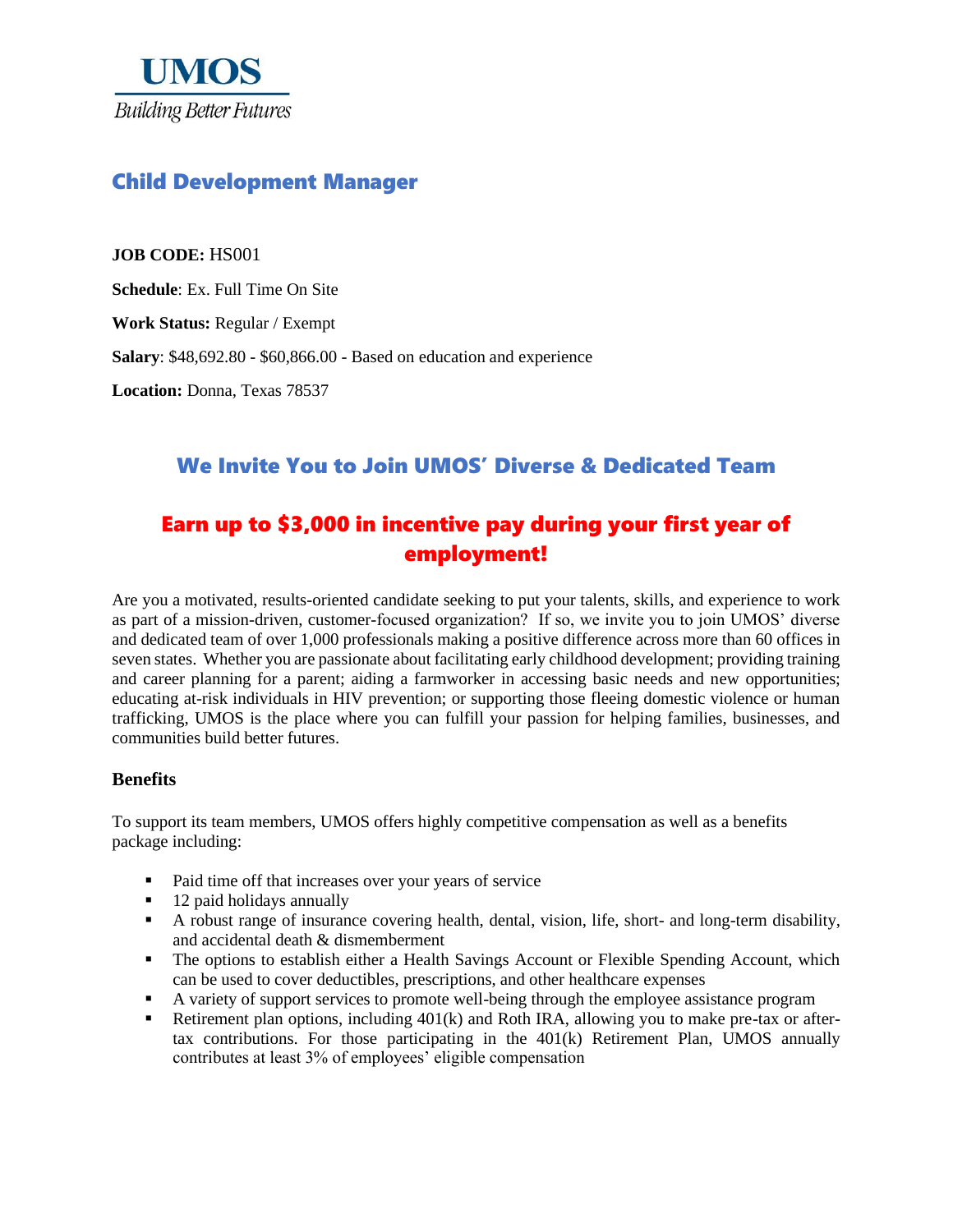

#### **Advancement**

In addition, UMOS offers opportunities for advancement. In fact, a number of the senior management, including Lupe Martinez, President  $\&$  CEO, were promoted from within the organization.

#### **Diversity & Equal Opportunity**

UMOS is proud to be an Equal Opportunity Employer, and encourages qualified candidates of all backgrounds to apply, irrespective of race, ethnicity, color, religion, sex, national origin, sexual orientation, marital status, disability, age, parental status, and military service, or any other status protected by federal, state, or local law. In fact, 78% of senior management positions are held by people of color and women.

**Do you want to make a positive impact on a child's learning experiences? If you do, you will lead and mentor a team of dedicated teaching personnel to focus on this endeavor with the ultimate goal of enhancing a child's classroom experience that will result in his/her success in life.**

Under the general direction of the Regional Director is responsible for the planning, development, and implementing all aspects of the program that relates to Early Care Education programming, including providing training and technical assistance in accordance with the Head Start Performance Standards, HS Early Learning Outcomes Framework (HSELOF)and state licensing standards. Is responsible for ensuring that there is one operational structure in place regarding Early Care Education Policies and Procedures, Form, Monitoring, Tracking of Information, and Local Operating Procedures. Will coordinate and monitor implementation of services to pregnant women and oversee and provide guidance regarding newborn.

#### **Primary Responsibilities (not all inclusive):**

- 1. Will help facilitate cohesiveness and structure among regions and establish lines of communication and protocols with respect to Program Area Services.
- 2. Revise Program Service Area in conjunction with other Program area staff that includes Policies and Procedures, Forms, Manual updates, and submit recommendations to the Regional and Child Development Director.
- 3. Develop a systematic approach in reporting, tracking, and monitoring of program services area with input from other program area service managers.
- 4. Maintain best practices across regions by adhering to the most stringent program requirements when possible.
- 5. In coordination with other program staff, develop a comprehensive work plan that includes Infant/Toddler and Pre-School services and provides training and technical assistance to the Child Development Coordinators and other program personnel.
- 6. Design and implement a Child Development Program that includes a School Readiness Plan, updating the child development manual, selection of appropriate curriculums, screening, and assessment tools that are researched based which addresses school readiness and formulates a documentation process that captures child's progress.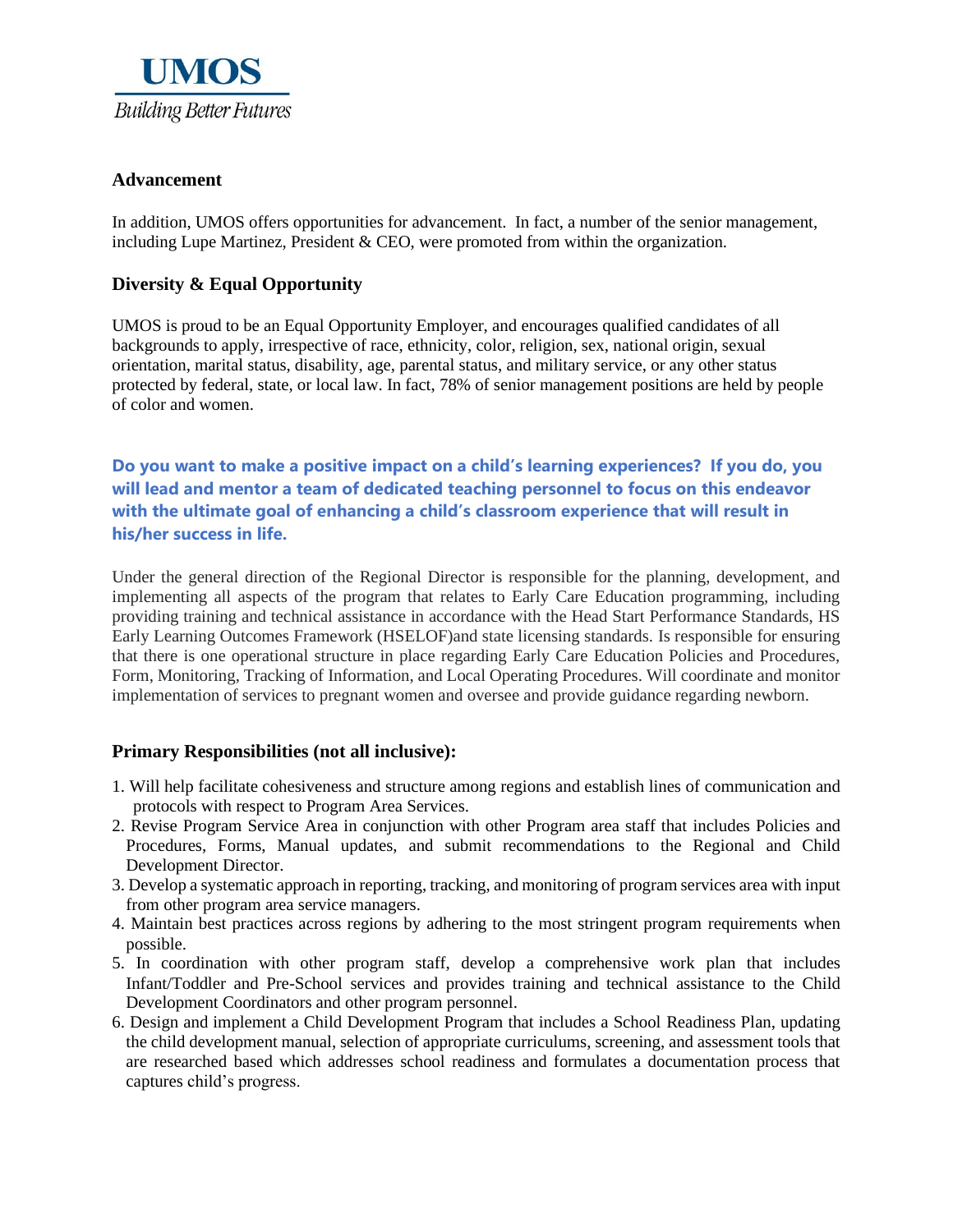

- 7.Is responsible for the development and/or maintenance of a School Readiness Advisory Committee; this includes representation from the parent, staff, board members, school, and higher institution.
- 8.Ensures that all lesson plans, classroom environments address the individualized needs of children, and it conforms to Developmentally Appropriate Practices as evidence through CLASS review.
- 9.Manage the purchases of developmentally appropriate classroom supplies, materials, equipment and ensures appropriate inventory measures are implemented.
- 10.Works closely with management to ensure adequate classroom supplies and equipment are available to staff and that buses (where applicable) and schedules are appropriate for young children.
- Assists classroom staff in a system for maintaining an inventory of classroom materials and supplies that is checked at least annually.
- 12.In coordination with Early Intervention personnel, ensures that classroom environments, lessoning plan, and individualized plans addresses the needs of children with disabilities and transitional activities are carried out as part of the overall "transitional program" that facilitates parent record transfer, services continuity, information sharing, etc.
- 13.Attends home visits, parent conferences, and IEP/IFSP meetings when requested or as necessary.
- 14.Conduct CLASS observations monthly and ITERS and ECERS classroom observations twice during the season in order to provide T/TA to teaching staff as part of professional development and program quality improvement.
- 15.Will work closely with Child Development Coordinator and/or CDC/CM in tracking Child Development services and ensure specific education services are performed within the perspective timeframes in accordance to policy or Head Start Performance Standards.
- 16.Assists Child Development Coordinators and teaching staff in understanding and interpreting child observation data and establishing appropriate individual child goals based on knowledge of child development.
- 17.Assists teaching staff in developing a system that offers parents opportunities for enhancing their skills as the first educator of their children through the use of home learning activities, family nights, planning educational activities and providing opportunities to volunteer, attending training, etc.
- 18.Assists other managers/coordinators and teaching staff with the transition of Head Start children to kindergarten as well as children transitioning into Head Start and into or out of Early Head Start.
- 19.As part of the Record Keeping and Reporting system, work with Regional Management Team in gathering/compiling, analyzing, and interpreting relevant data that will be utilized for the completion of the Community Assessment, program Information Reports, Program Information Reports, Proposals and other required reporting requirements and timely reporting.
- 20.In Coordination with Family Services personnel, work with Policy groups and/or parents to obtain feedback and approval on Child Development program requirements as delineated in the Head Start regulations.
- 21.In coordination with Program Managers, assist in developing and implementing a comprehensive Child Development Training and Technical Assistance Plan including orientation to new personnel and ensure all training elements have been covered before teaching staff assumes duties.
- 22.Conduct regular center visits to assess the implementation of the Child Development Program and provide T/TA as necessary.
- 23.Develop and track information in the Child Development Program for the development of monthly and annual reports and analysis and compile reports for end-of-year Program Information Report.
- 24.Attends meetings, seminars, workshops.
- 25.Perform other duties as assigned.